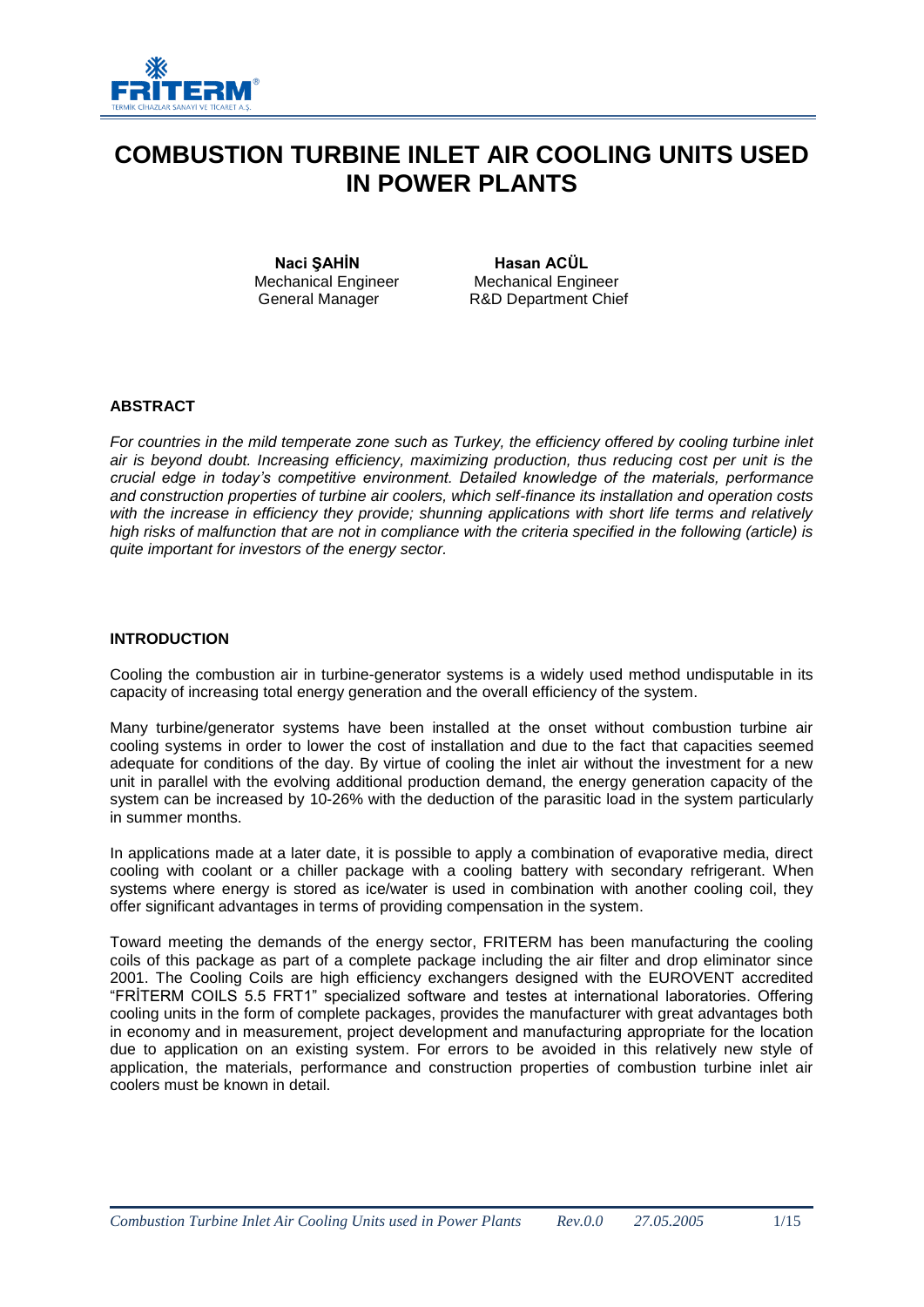

## **How and to what extent does capacity increase with COMBUSTION TURBINE INLET AIR COOLING?**

Almost all turbine-generator systems have constant volumetric flow. Thus the increase in density of the cooling air will lead to an increase in weight of the charge air of the system, which in turn leads to an increase in energy generation capacity of the turbine-generator system. Significant capacity losses are observed in the turbine-generator system, particularly in summer months. Even accounting for all additional power losses spent on cooling the inlet air, inlet air cooling increases the generated energy and lowers the heat. Although the energy generation capacity increases almost linearly with dropping inlet air temperature, design should ensure that the air temperature will not drop below approximately 5-6 °C to avoid the risk of icing.

For a typical gas combustion turbine, an increase in inlet air from 15°C to 38° causes the capacity determined in the standard to drop to 73%. This drop may cause power producers to miss the chance to supply the increasing power demand appearing on days when temperatures increase as well as the need for cooling devices-units, and consequently the chance to increase their sales. From a contrary standpoint, cooling the inlet air from 38 °C to 15 °C prevents the 27% loss in standard capacity. If the inlet air is cooled to 6°C, the power generation capacity of the gas combustion turbine will rise to 110% of itself, consequently if the inlet air is cooled from 38°C to 6°C the power yield of the gas combustion turbine will rise from 73% to 110% of the specified power outlet, which can be construed as a power increase of around 40-50%.



The combustion turbine capacities have been given for the +15°C temperature, 60% relative humidity and sea level as specified by ISO. Connection factors for capacities under other conditions must be obtained from the manufacturer firm. However, the following factors may me used for a general approach.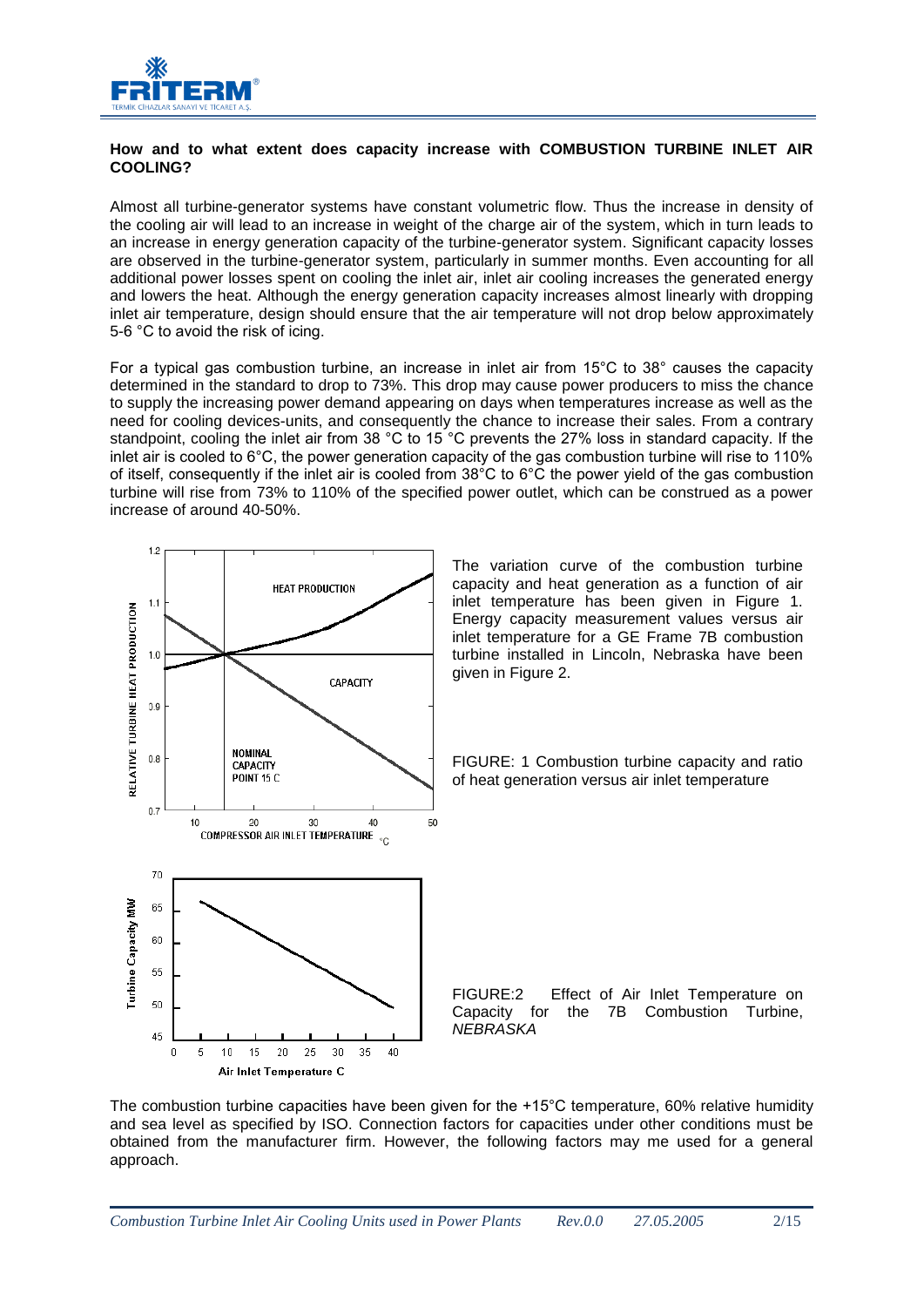

- Each 10°C rise in air inlet temperature causes a power loss of 8%.
- Each 300 m rise in elevation reduces power generation by 3.5%.
- Each 1 kpa additional pressure loss in the filter, silencer and channels during entry, reduces power generation by 2%.
- Each 1 kpa additional pressure loss in the boiler, silencer and channels during exit, reduces power generation by 1.2%.

Figure 3 shows a typical performance curve for a 7.5 MW turbine engine. Here, the efficiency of the turbine at various speeds can be seen as a function of air temperature.



Figure:3 Performance Characteristics Depending on Combustion Turbine Inlet Air Temperature

**ADVANTAGES OF THE COMBUSTION TURBINE INLET AIR COOLING SYSTEM:**

**Increase in capacity:**



When compared to standard capacities in conditions where ambient temperature is above 15°C, the prevention or reduction in gas turbine power losses can be viewed as the primary benefit of Turbine inlet air cooling. Cooling the combustion turbine inlet air below 15°C also enables power plant owners to obtain a power output above the standard generation capacity of the gas turbine.

Figure: 4 The Effect of variation in ambient air on power generation of the Gas Turbine.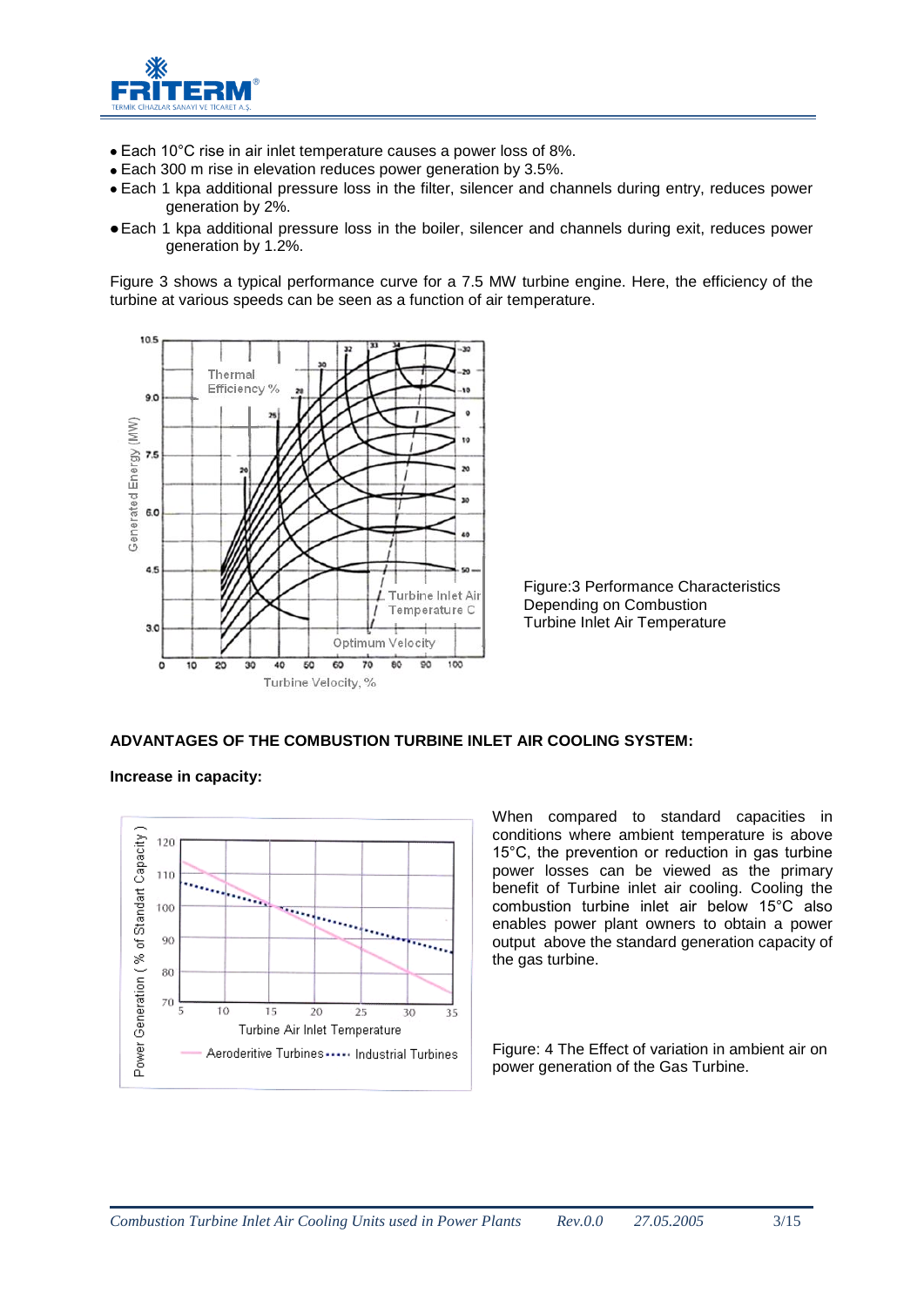

## **Increase in fuel efficiency:**

When compared to the efficiency and heat rate declared in the design in conditions where ambient temperature is above 15°C, the prevention of reduction in fuel efficiency is the most important benefit of combustion turbine inlet air cooling (Heat rate: the amount of heat required for per unit of electrical energy.)



An increase in air inlet temperature of 15°C to 38°C increases the heat ratio. This leads to an approximate 4% drop in fuel efficiency. The drop in fuel efficiency can be prevented by cooling the combustion turbine inlet air. For a typical gas combustion turbine, cooling the inlet air from 15°C to 6°C lowers the heat ratio and increases fuel efficiency by approximately 2%.

Figure 5 shows the effect of inlet air temperature on the heat ratio for Industrial and Aeroderitive combustion turbines.

**Extends the life of the combustion turbine:** Turbines operating at lower inlet air temperatures have extended life and reduced maintenance. Lower and constant inlet air temperature reduce the wear on turbines and turbine components.

**Increased Combined-Cycle Efficiency**. Lower inlet air temperatures essentially result in lower exhaust gas temperatures. This decreases the capacity of the heat recovery steam generator. However, the greater airflow rate also increases exhaust mass flow rate, which is more than enough to make up for the capacity lost because of the drop in temperature.

**Delayed Capacity Addition:** The increase in capacity enables new investments to be delayed.

**Increase in Baseload Efficiency of the System:** Increases the total efficiency of the system by storing energy using electric chiller equipment during off-peak periods. Also, electric chillers operated during the night are more efficient due to reduced condenser temperatures. When maximum power and heat generation is desired on a continuous basis, continuously operating systems must be used in stead of systems that store energy.

**Eliminates the need to spray water/steam**: Water/steam spraying applications are used to increase mass flow and decrease NOx emission of the turbines. However, in some cases spraying steam reduces turbine capacity or increases CO emission. Low inlet air temperature achieved through combustion turbine inlet air cooling cuts NOx emissions by reducing combustion air temperature, thus eliminating the need for spraying water/steam for NOx control. The combustion turbine inlet air cooling system also eliminates the need for various capacity increase actions leading to increased CO emission. Its control is also straightforward and saves the operator from having to use complicated control systems.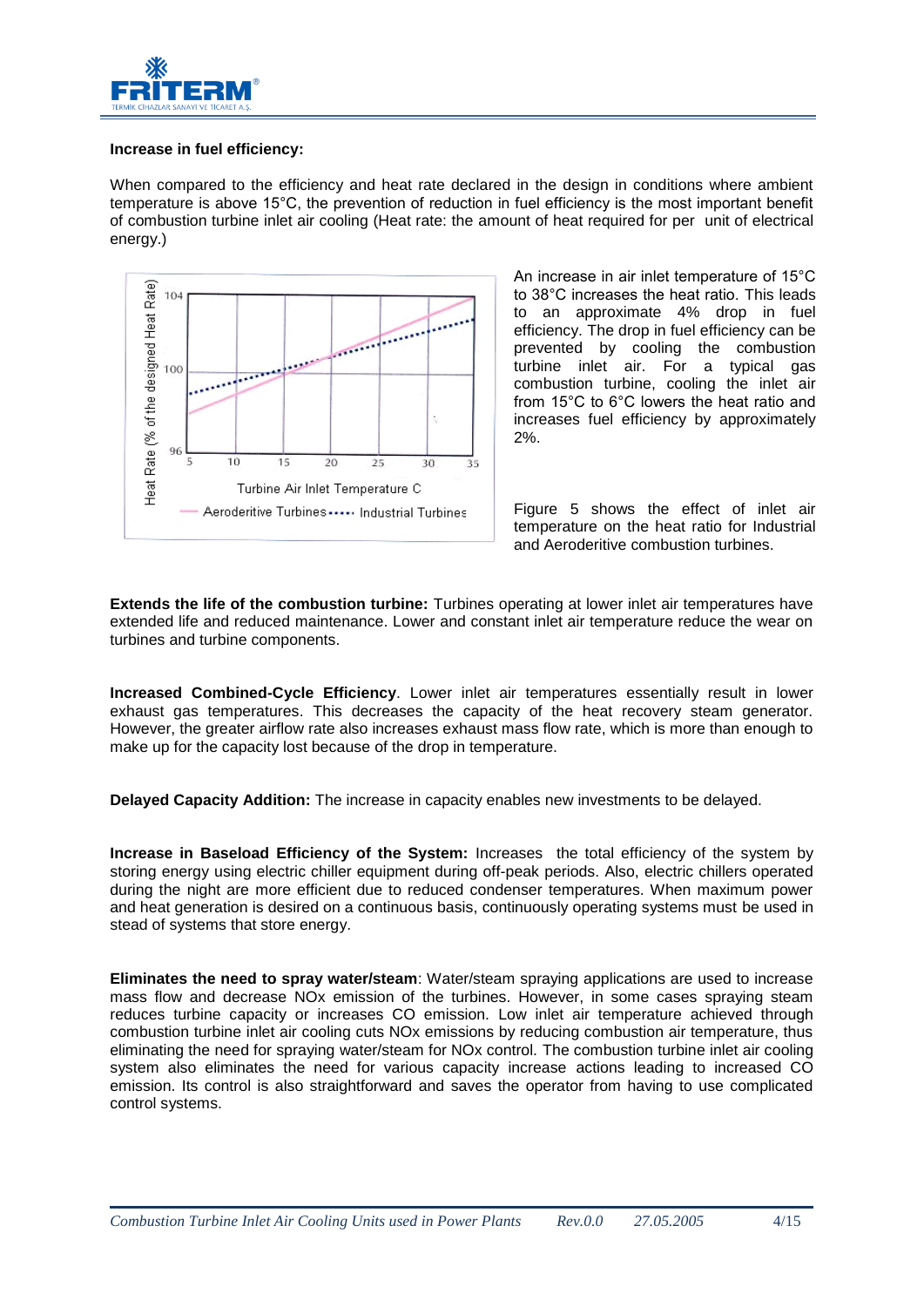

**Improves the predictability of power generation:** Some combustion turbine inlet air cooling technologies enable operation at the desired temperature which can potentially be as low as 6°C, independently of air conditions. Systems utilizing this technology make the prediction of the power output easier, and eliminate one of the variables –air- required for predicting the production in power generation plants utilising gas turbines.

Other benefits of the system include:

- The evaporative media also filter the inlet air.
- Cooling coils condense a significant amount of water, which is a valuable source of makeup water for cooling towers or evaporative condensers.
- It is a simple system, and can be used solely when needed.
- Emissions decrease due to increased overall efficiency.
- The air inlet temperature can be matched to the required turbine capacity. In this way, 100% open inlet guide valve eliminate inlet guide valve pressure loss penalties.

#### **Disadvantages:**

They require additional space and increase maintenance. Cooling coils or evaporative media placed on inlet air, pose a constant pressure loss.

## **FACTORS THAT NEED TO BE CONSIDERED WHILE DECIDING TO INSTALL A COMBUSTION TURBINE INLET AIR COOLING SYSTEM**:

Turbine type: Industrial single shaft, aeroderivative Climate conditions of the region Ratio of air flow to the energy output The ratio of the increase in energy output to be gained from decreased temperature The method used in cooling air Pressure loss resulting from cooling coils or evaporative media (This is very important) The control system The availability and cost of fuel Repair and maintenance costs The need for pumping Energy storage type and charge/discharge strategy Sales value of the generated electrical power The cost of the generated electrical power

## **INLET AIR COOLING METHODS AND FACTORS EFFECTING SYSTEM SELECTION:**

Beside the cooling application, the water/steam spray application can also be done in conditions of low relative humidity.

Three main methods of cooling are applied.

- **Evaporative cooling**
- Direct refrigerant cooling
- Secondary fluid (cold water-ice/brine) cooling
	- 1. Energy storage system
	- 2. Systems fed directly from the chiller group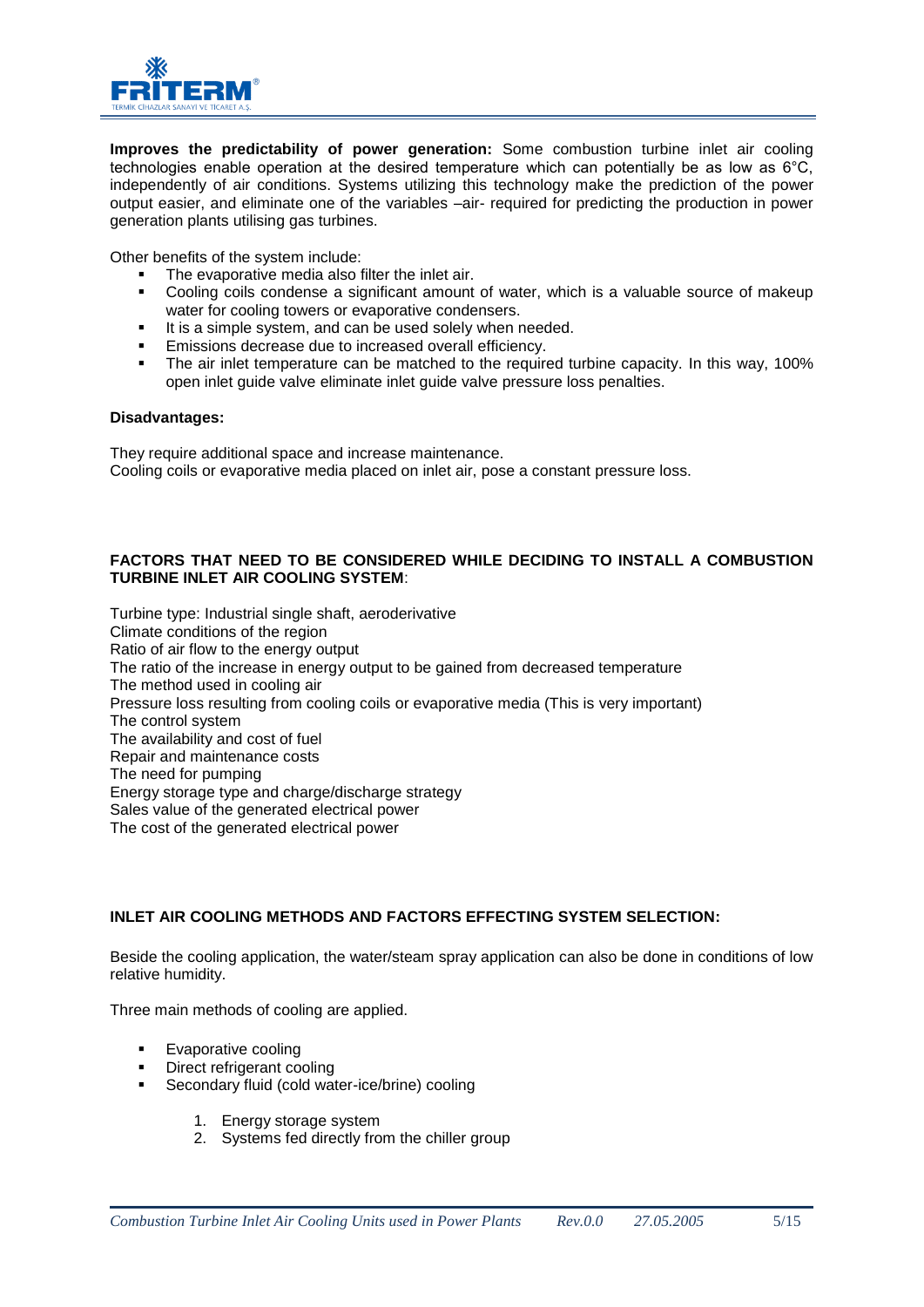

For basic system selection, primarily the working hours of the turbine should be considered. If the turbine is energised only as a redundant unit as it were, for limited periods of peak demand, evaporative cooling and energy storage systems should be preferred. In this case, there will not be parasitic load loss excepting pumping losses during turbine operation. However, if the system is operated for a significant amount of time as a basic unit, a continuous and energy storage system should be carefully evaluated with respect to physical conditions.

#### **Evaporative cooling:**

The wet cooler method, which is the first technological system to be used for turbine inlet air cooling is the evaporative cooling technology. In this system, the cooling is achieved by phase variation of the water added to the inlet air of the gas turbine.

The softening process must be applied depending on the properties of the water and wet equipment used. The wet cooler can cool the inlet air to 85%-95% of the difference between the ambient dry-bulb temperature and wet-bulb temperature.

The basic disadvantage of this system is the fact that the cooling is limited to wet-bulb temperature. This means that cooling depends on weather conditions. This system reaches peak efficiency in dry and hot weather and efficiency decreases with high humidity in the environment. Although this system has high water consumption, it is the most common technology due to low cost of operation.

## **DX Cooling:**

Refrigerant circulates directly within air cooling coils. An absorption or steam compression cycle can be used. This system must be capable of accommodating the peak capacity. There is risk of leakage etc. due to the fact that refrigerant circulates directly within the cooling coil and the installation between the group and the coil; so this system is not popular.

## **Secondary fluid (cold water-ice/brine) cooling:**

A secondary fluid system can be installed in conjunction with an energy storage system (ice or cold water/brine storage) or as a stand alone cooling coil combination that is fed by the chiller. This system can cool the inlet air to levels much lower than with evaporative cooling systems independently of wetbulb temperature and preserves the desired inlet air temperature down to a minimum of 6°C.

This system used the pumping energy as an addition as opposed to the direct refrigerant system. However, the fact that the tubing of direct refrigerant tubing is scarce, that it is limited to the modular chiller unit and that water or brine circulates within the tube circuits of the system rather than primary refrigerant, it has relatively low sensitivity to leaks and is easy to maintain and operate. Due to all these reasons, cold water/brine systems are predominantly preferred in systems operating for long stretches.

In case it is used in conjunction with the ice/water storage system, a lower capacity as opposed to maximum capacity is selected for the cooling unit, the stored energy is utilized in times of increased demand. For turbines operating for short durations like a few hours per week, the energy storage system is usually preferred. Furthermore, these systems offer quite good advantages in cases where energy use varies with time and where prices fluctuate. For example, less energy is used over the weekend and the value of energy drops; likewise, energy prices increase in specific times of the day when use increases. Storing energy eliminates the need for operating the cooling group for the electrical chillers in times of peak demand and highest prices; using the stored cold energy during these periods also provides extra production. Although sales and buying evaluations for energy are not yet made in this way, the signs are there and it is apparent from practices in other countries that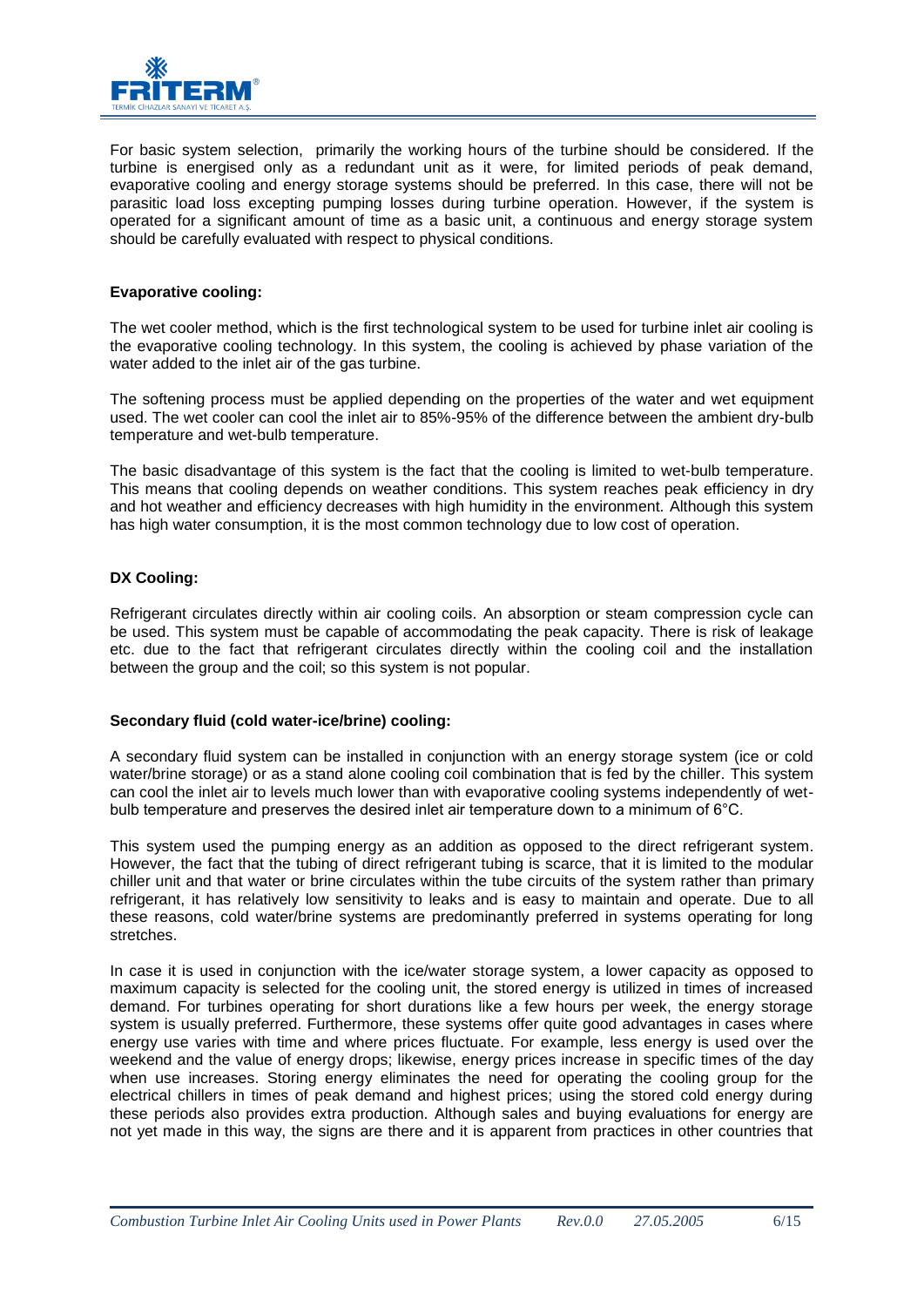

this is the point where things will in our country. Achieving efficiency and profitability in energy generation is sure to require greater sensibility.

#### **MATERIALS AND COSTRUCTION PROPERTIES, DESIGN AND PERFORMANCE CRITERIA OF INLET AIR COOLING UNITS**

The materials, performance and construction properties of combustion turbine inlet air cooling systems with cooling coils used in Secondary Fluid Cooling systems and in combination with evaporative cooling and with Secondary Fluid Cooling systems must be known in detail by executives and technical staff employed in the energy sector.



Picture .1- Sample Application of a Combustion Turbine Inlet Air Cooling Unit

# **1. DESIGN AND PERFORMANCE CRITERIA OF INLET AIR COOLING UNITS**

## **1.1 MAIN DESIGN CRITERIA:**

The main design criteria for the design of combustion turbine inlet air cooling coils are: The desired dimensions of the coil, the total air flow through the coil, the inlet air temperature and relative humidity, the inlet and outlet cold water temperature, the water flow, the water-side and air-side pressure loss values of the system, the outlet air temperature and the desired cooling capacity.

By knowing the main design data specified above and the desired additional features, manufacturers firms may design and manufacture combustion turbine inlet air cooling coils in line with their own manufacturing techniques. The most important issue that must be considered, is that the manufacturing firm manufacture performance approved coils that are compliant with international standards. The manufacturing firm must comply with the measurement standard provisions of EUROVENT (Eurovent 7/C/005-97 Rating Standard for forced circulation air cooling and air heating coils) or the equivalent independent organizations in the design of combustion turbine inlet air cooling batteries. It is highly important for potential difficulties which would not be easily remedied; that the manufacturing firms possess a performance approved design software and design the coils by the help of this software/program.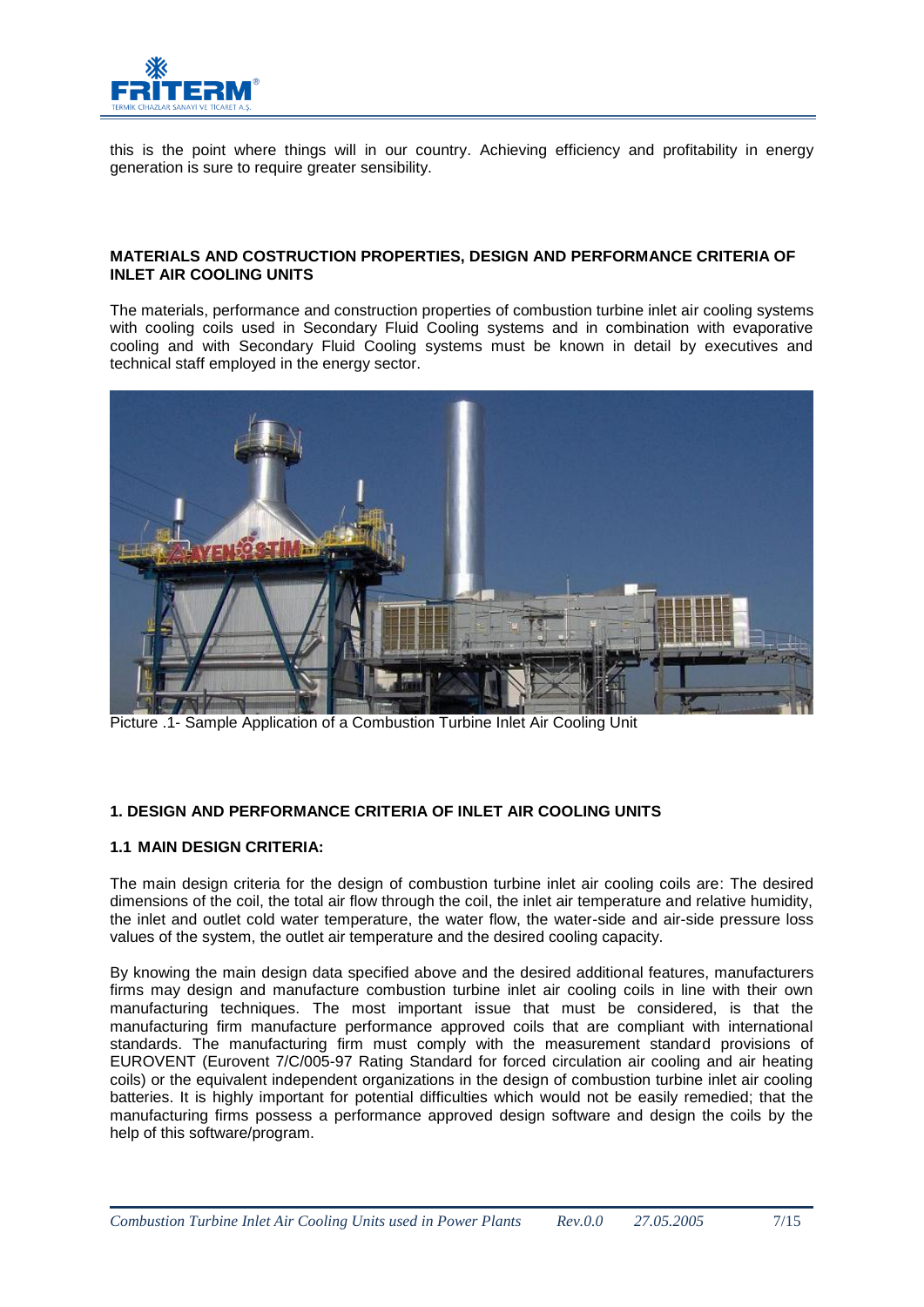

#### **1.2 PRESSURE LOSSES**

For coil design, considering the negative impact of high pressure losses on capacity and costs, minimum values should be targeted for pressure losses; care must be taken that the total pressure loss in the air-side and the pressure losses –unless otherwise specified- in the air filter, coil and drop eliminator will not exceed (a maximum of) 254 Pascal (25.4 mmSS). Thus, the recommended pressure loss targeted for the cooling coil must be around 150-170 Pascal.

Low pressure losses should be targeted in the water side of the coil as well as the air side, and for general purposes –unless otherwise specified- it must be ensured that the water side pressure loss does not exceed a maximum value of 80-100 kPa.

#### **1.3 AIR VELOCITY**

The Cooling Coil should be designed such that the air velocity will not exceed the preferred value of 2 m/s or the maximum value of 2.5 m/s.

#### **1.4 REFRIGERTANT PROPERTIES**

The use of glycol in the cooling coil is a necessity to prevent freezing. (A 20% glycol mixture by weight and a 30% glycol mixture by weight provide protection down to an average of –10°C and –16°C respectively.) (In seasonal use and water-side applications, it must be ensured that all of the water within the coil can be purged. For this reason, it is a common practice to use coils with vertical tubes.)

#### **1.5 CIRCUITING**

The circuiting and design of the coil should be such that the equal amount of refrigerant passes through all tubes, and all of the water and air in the coil can be purged.

#### **2. MATERIALS AND CONCSTRUCTION PROPERTIES OF COOLING UNITS**

The economic service life of gas turbines can be taken as 15-20 years. The useful economic life of the cooling system selected for cooling the inlet air of the combustion turbine should match that of the turbine. The economic life of the cooling unit depends on the selection of materials that are appropriate for the operating conditions. The cooling coil within the unit in particular must be manufactured in conformity with industrial specifications.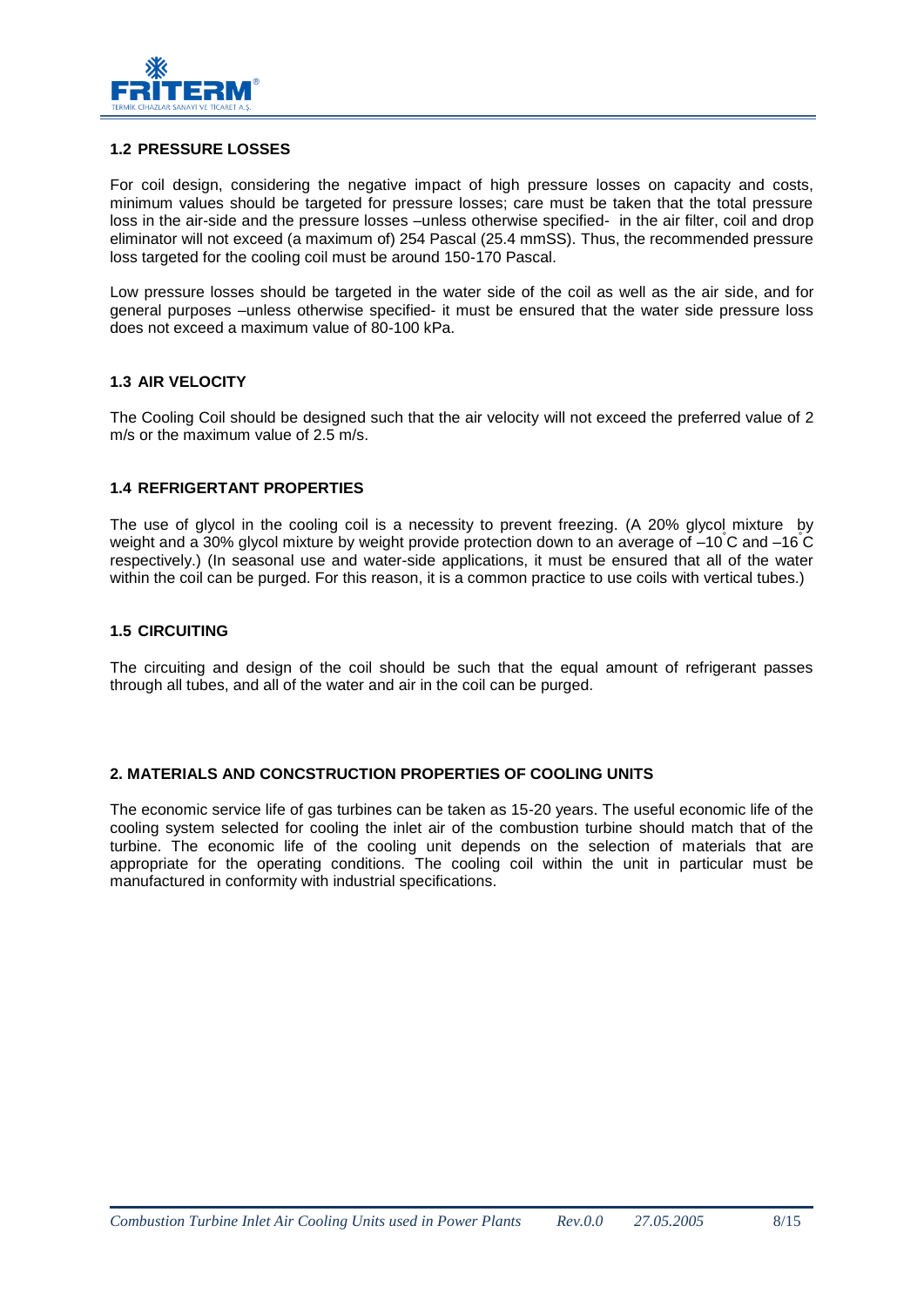



**Picture.2- Sample Application of a Combustion Turbine Inlet Air Cooling Unit**

# **2.1 PROPERTIES OF THE COOLING COIL**

Cooling coils must be manufactured in conformance to the SEP (Sound Engineering Practice) defined under 97/23/EC PED (Pressure Equipment Directive). They must comply with the measurement standard provisions of EUROVENT (Eurovent 7/C/005-97 Rating Standard for forced circulation air cooling and air heating coils) or the equivalent independent organizations; the capacity, air-side pressure loss and refrigerant side pressure loss values must be based on clearly declared test results. Otherwise, the energy efficiency of the cooling unit will be low, which will have a negative impact on the overall efficiency of the system.



Figure: 6.1 Figure: 6.2 A view from the manufacturing process of the combustion turbine inlet air cooling coil.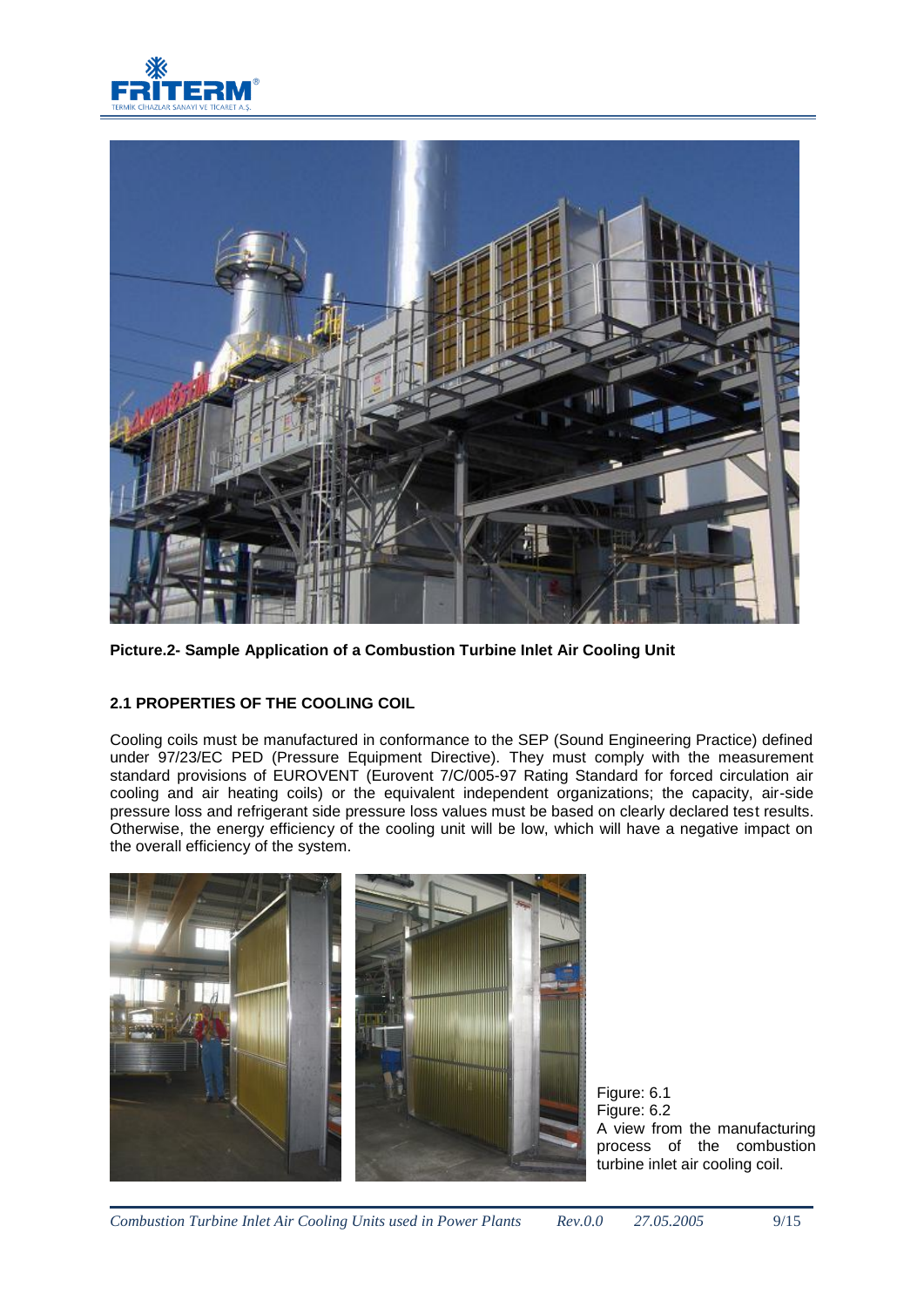

The coil construction must be such that the unit can carry its own weight and the material preferred for the load bearing structure must be stainless steel or galvanised steel coated with protective paint.

**Cooling Coil design position:** For combustion turbine inlet air cooling systems, it is very important that the cooling coil is manufactured vertically rather than horizontally.

**Purging the Water from the Coil and By-Pass:** As outdoor temperatures drop toward winter, it becomes no longer necessary to operate the combustion turbine inlet air cooling system as in spring and summer. In this case, in winter months (when temperatures are low) the system must be completely purged against the risk of freezing of the system water. While it is not possible to purge the water completely in the horizontal position (construction), all the water can be purged in the cooling coil in the vertical position. (In cases where the combustion turbine inlet air cooling system is not operated, passing the inlet air from the cooling units will lead to pressure losses in the system, which in turn will cause a drop in the power generation of the turbine. In this case, the inlet air should be allowed inside from other parts of the system, thus "by-passing" the cooling coils. Air by-pass cavities should be of enough quantity and/or size to accommodate the air flow required by the turbine.)

**Performance and Pressure losses:** A great majority of condensed droplets on the cooling coil move downward with gravity while a small number of droplets detach from the surface with the air flow and move toward the drop eliminator. In coils designed at the vertical position the tubes are vertical and fins are horizontal and vice versa in the coil in the horizontal position. In the horizontal design, the droplets flowing from top to bottom may converge and cover the gaps between fins toward the bottom. This leads to reduced cooling coil performance and increased pressure losses, hence decreased turbine efficiency. On the other hand, the fact that fins are horizontal for the vertical position of the coil enables the droplets to flow downward from the lowermost points of the fins without the risk of them merging at any point of the coil.

**Tubing, Maintenance and Air venting:** The piping of the water installation is much more practical and takes up less space in a system with coils of vertical construction as opposed to horizontal construction. Thus, maintenance cost is relatively less in the vertical version. It is also much easier to vent the air collecting in the system with the vertical system.

## **2.1.1 Tubes:**



 manufactured per international standards. The most **In consideration of performance and cost-friendliness, the most appropriate tubing material for cooling coils is copper.** For this reason, the copper tubes used must be important parameter in applications is the wall thickness of the tube. The recommended tube and curve wall thickness is the range 0.635 mm – 1.00 mm

Figure: 7.1 View of the Tube Blowing Machine, the Blowing Process for Copper Tubes and of the Curves



Figure: 7.2-3 View of the Tube Blowing Machine, the Blowing Process for Copper Tubes and of the Curves

*Combustion Turbine Inlet Air Cooling Units used in Power Plants Rev.0.0 27.05.2005* 10/15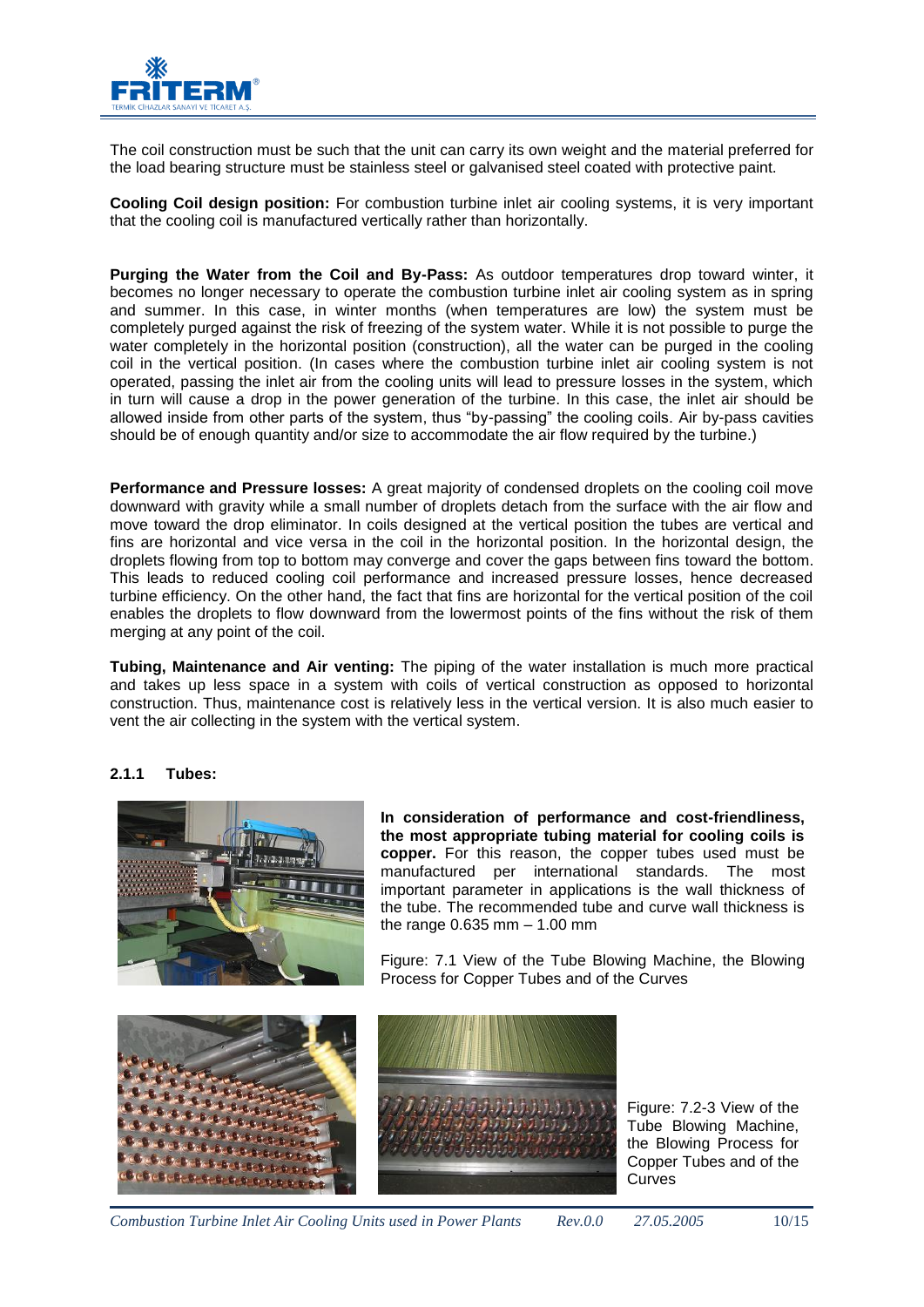

In manufacture, after being processed in the Tube Cutting Machine tubes are arranged with Aluminum fins from the presses, making up the main body of the "Copper Tube-Aluminum finned" heat exchanger. An efficient exchange of heat between Tube and Fins requires excellent mechanical connection (firm contact between the Tube and fins). This process is handled hydro-mechanically in the Tube Blowing Machine.

## **2.1.2 Fins:**

The fin material widely used in cooling coils is Aluminium and it is important that the material be manufactured in conformity with international standards. Epoxy or in highly corrosive environments polyurethane over epoxy coated Aluminum fins should be used to increase the resistance of fins which will operate in outdoor environments to corrosion.

While the recommended thickness for fins is 0.25 mm, thicknesses between 0.15-0.25 can also be used depending on the application. The surface form of Aluminum fins should be flat (for minimum pressure drop), the fin spacing should be selected as a minimum of 3.2 mm or optimally as 4 mm for the purposes of contamination and the resistance effect. Lower values than 3.2 mm should not be used for fin spacing. Due to the constructive structure of the vertical unit, fins should be in the horizontal, and tubes should be in the vertical position.



Fin Press Lines and fins processes according to mould, form and spacing. Tight contact achieved between tubes with the Arrangement and Blowing process. Main finned block

Figure: 8.1 and Figure: 8.2

While copper tubes is the generally preferred material for inlet and outlet collector tubing material in applications, stainless steel material is also used. The collector tube diameters are determined in line with technical standards according to the capacity of the cooling coil. The wall thickness of the collector varies with the diameter.

In addition to inlet and outlet collection tubes, the system should also include a mechanism for venting the air collected in the coil and for purging all of the water, and the air vent and drainage outlet should be collected at a single point.

It must be ensured that the connections between the Inlet-Outlet Collector tubes and the main installation are demountable. In a vertically designed unit, the Inlet-Outlet connections are below the unit.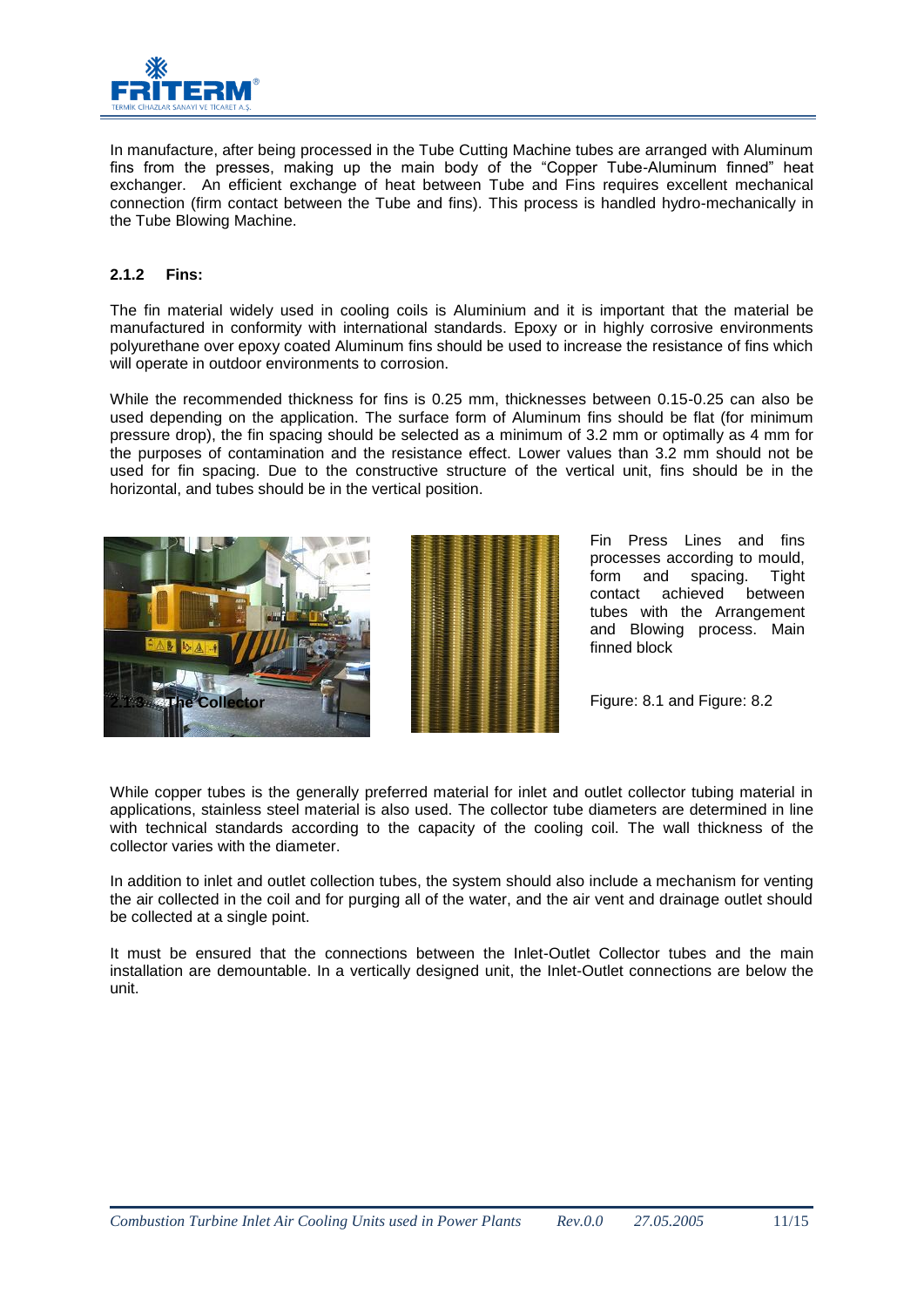





Figure:9.1 and Figure: 9.2 The Collector Processing Machine and Stainless Inlet-Outlet Collectors

#### **2.1.4 Frame**

Stainless steel sheet is the most appropriate choice for all casing materials used in the coil. Mirrors should also be manufactured from stainless steel sheet, and it should be ensured that stainless steel mirrors will not cut the copper tube. To this end, applications such as double wall mirrors should be made. This way, the mirrors will be prevented from grinding and cutting during thermal expansion or contraction.



In addition to stainless steel casing material, electro statically painted galvanised material is also used in environments of low surface corrosion.

As well as the stainless steel sheet material, the Aluminum material used should also be coated with protective surfaces like powdered paint etc.

Figure:10 Coil frames

#### **2.1.5 Brazing:**



All copper tube-curve, copper tube-collector connections, connections used in frames and all connections of fittings should be done with the "Brazing" method and the solder wires used for soldering should be silver alloy solder wires.

For operators making the connections to be well trained persons, is another factor which will have a positive impact on quality.

Figure 11 The Brazing application on the Cooling Coil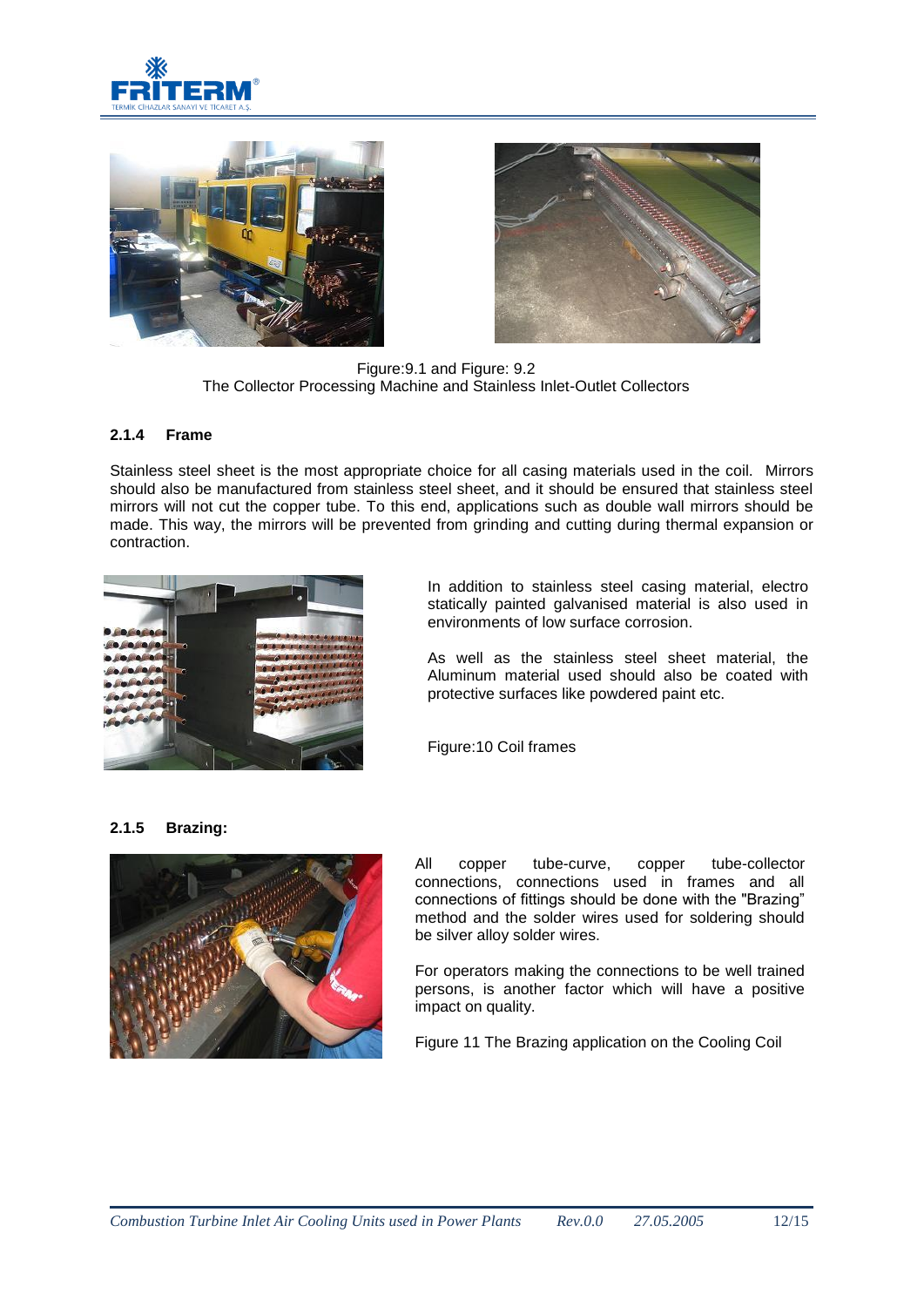

# **2.1.6 Pressure Test:**



The Cooling Coil should be subjected to an imperviousness test under 20 kg/cm<sup>2</sup> of pressure.

Figure: 12.1 and Figure :12.2 The execution of the test process within the test pool by feeding pressurized air to the coil.

## **2.1.7 Cleaning**

In order to remove residues like oil etc. from the cooling coil after the test, the coil should be washed with steam/scalding water containing chemicals and dries afterward.

## **2.2 PROPERTIES OF THE COOLING UNIT CELL**

Stainless steel is usually the material of choice for the casing material of the cell enclosing the cooling coil, drop eliminator, the air filters and drainage tray, thus combining all of the parts with various functions into a whole, that is the combustion turbine inlet air cooling unit. In environments of low corrosion, galvanised steel material coated with paint of high UV resistance can be used as a cheaper alternative to stainless steel material.



Figure: 13.1-2-3 View of the Cooling Unit Cell from the Drop Eliminator and the Filter sides (Filter cartridges are installed on location).

The cell design should not allow the air to create a short circuit by flowing from another point than the surface of the cooling coil. While it is advisable from a cost viewpoint to use special Aluminum profile and corner pieces, equivalent material with resistance to outdoor conditions can also be used. Aluminum materials should be rendered more resistant by coating with epoxy or polyester based electrostatic paint depending on ambient conditions.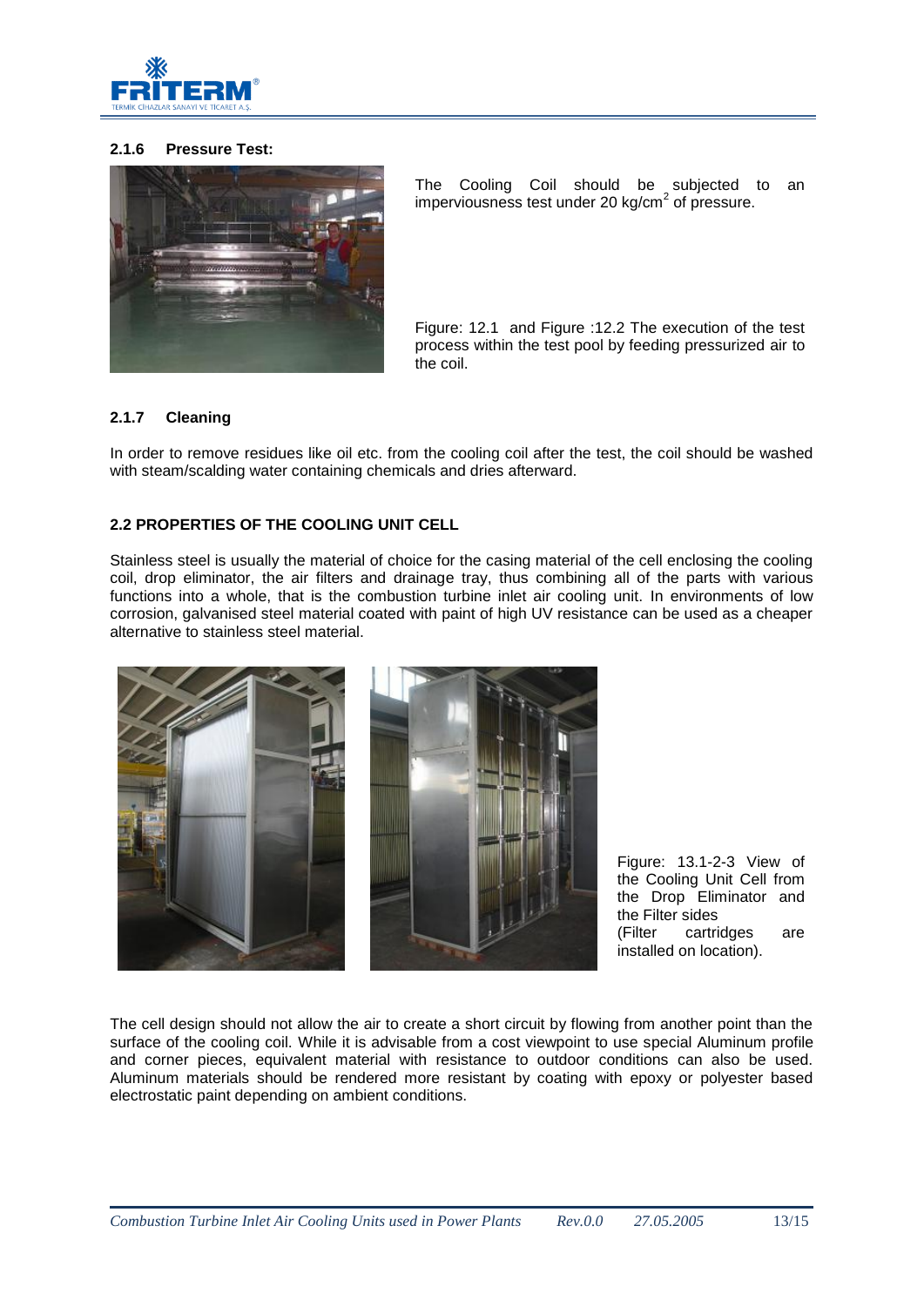



Picture.3- Sample Application of a Combustion Turbine Inlet Air Cooling Unit

## 2.**3 FILTER PROPERTIES**

The dust, dirt etc. collecting on the cooling coil in time will lead to reduced coil efficiency. An air filter should be placed on the coil entry to prevent this. It is important that the filter used is not of the type to cause excessive pressure loss. The type EU2/EUROVENT 4/5 (G2/EN 779), 65%-80% efficient polyurethane air filter is usually preferred for applications. While the type E3 air filter can also be used in applications, it produces higher pressure losses as compared to the type EU2 filter.

Cartridge type air filters must be washable and cleaned regularly. The use of stainless material or electro statically painted galvanised steel material for filter cartridges that should be manufactured in an easily mountable-dismountable design, is important for long-term resistance. To make sure filters are not subject to any deformation or contamination during manufacture or shipping, the filter cartridges must be installed after the unit is installed in its actual place within the facility.

## **2.4 THE DRAINAGE (CONDENSATION) TRAY PROPERTIES**

For collection of the water condensing in the Cooling Coil and for its expulsion from the system, a drainage tray should be placed at the lowermost portion of the cooling coil cell, that is designed with adequate width to receive the water coming from the drop eliminators as well. The drainage tray should be manufactured from stainless steel sheet, isolated against condensation and double walled. The drainage tray must be designed such that it will prevent the collection of the condensed water and be capable of easy water expulsion by virtue of the drainage pipe whose size varies with the quantity of condensed water. A syphon must be present at the outlet of the drainage tray.